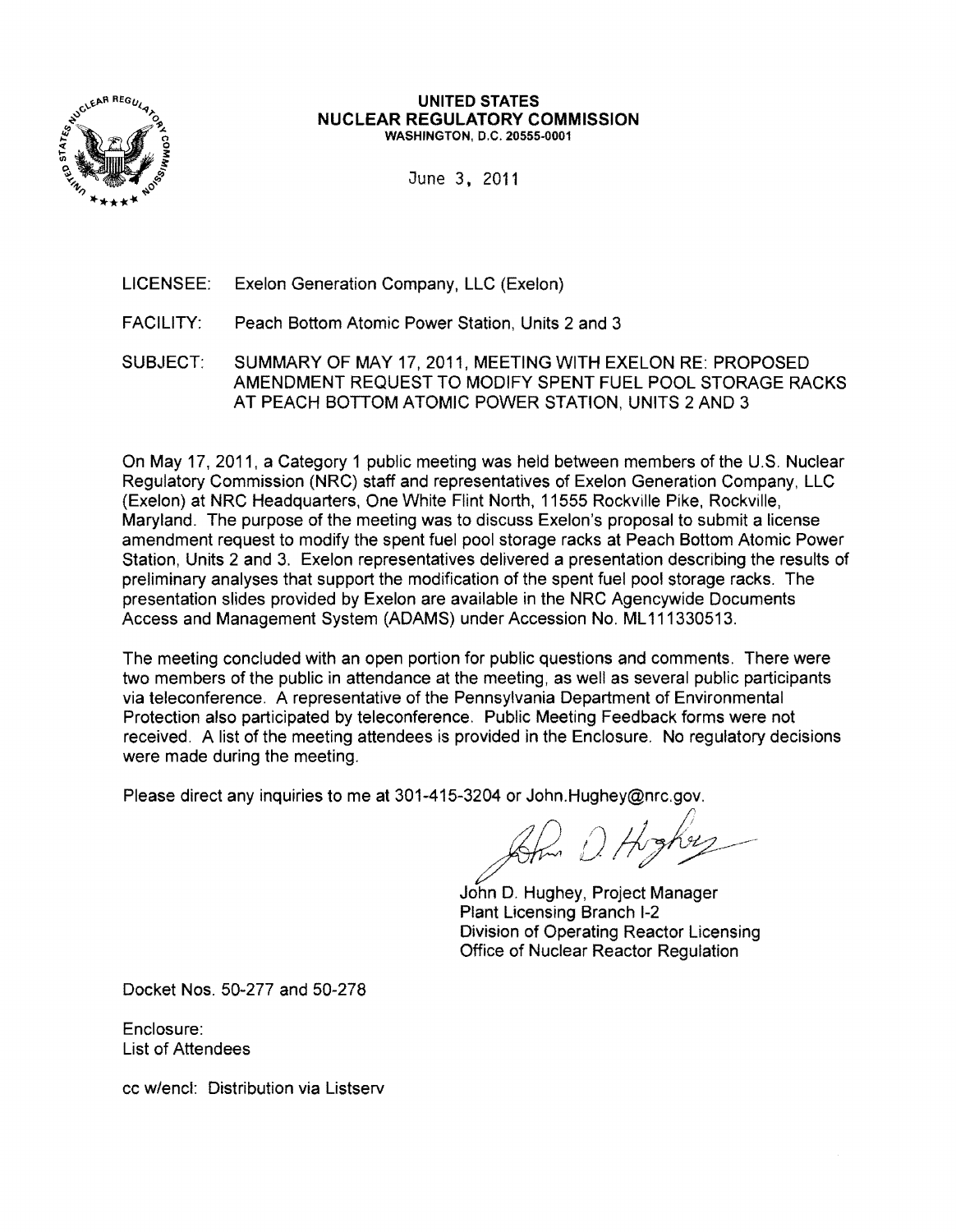# LIST OF ATTENDEES

## MAY 17, 2011, MEETING WITH EXELON GENERATION COMPANY, LLC,

# PROPOSED AMENDMENT REQUEST

# MODIFICATION OF THE SPENT FUEL POOL STORAGE RACKS

### PEACH BOTTOM ATOMIC POWER STATION, UNITS 2 AND 3

## EXELON

Tom Loomis Paul Rau Jeff Dunlap Alex Psaros Jeff Holley Roseanne Carmean Mike Jesse Jim Armstrong Steve Hesse John Hannah - Global Nuclear Fuels Ken Lindquist - NETCO

### NRC

John Hughey Harold Chernoff Peter Bamford Jeff Whited **Kent Wood** Emma Wong Tony Nakanishi Anthony Ulses Fred Bower (via teleconference) Nathan Laferty (via teleconference)

#### PA Department of Environmental Protection Brad Fuller (via teleconference)

Members of the Public Kurt Bach - Duane Arnold (via teleconference) Eric Epstein (via teleconference)